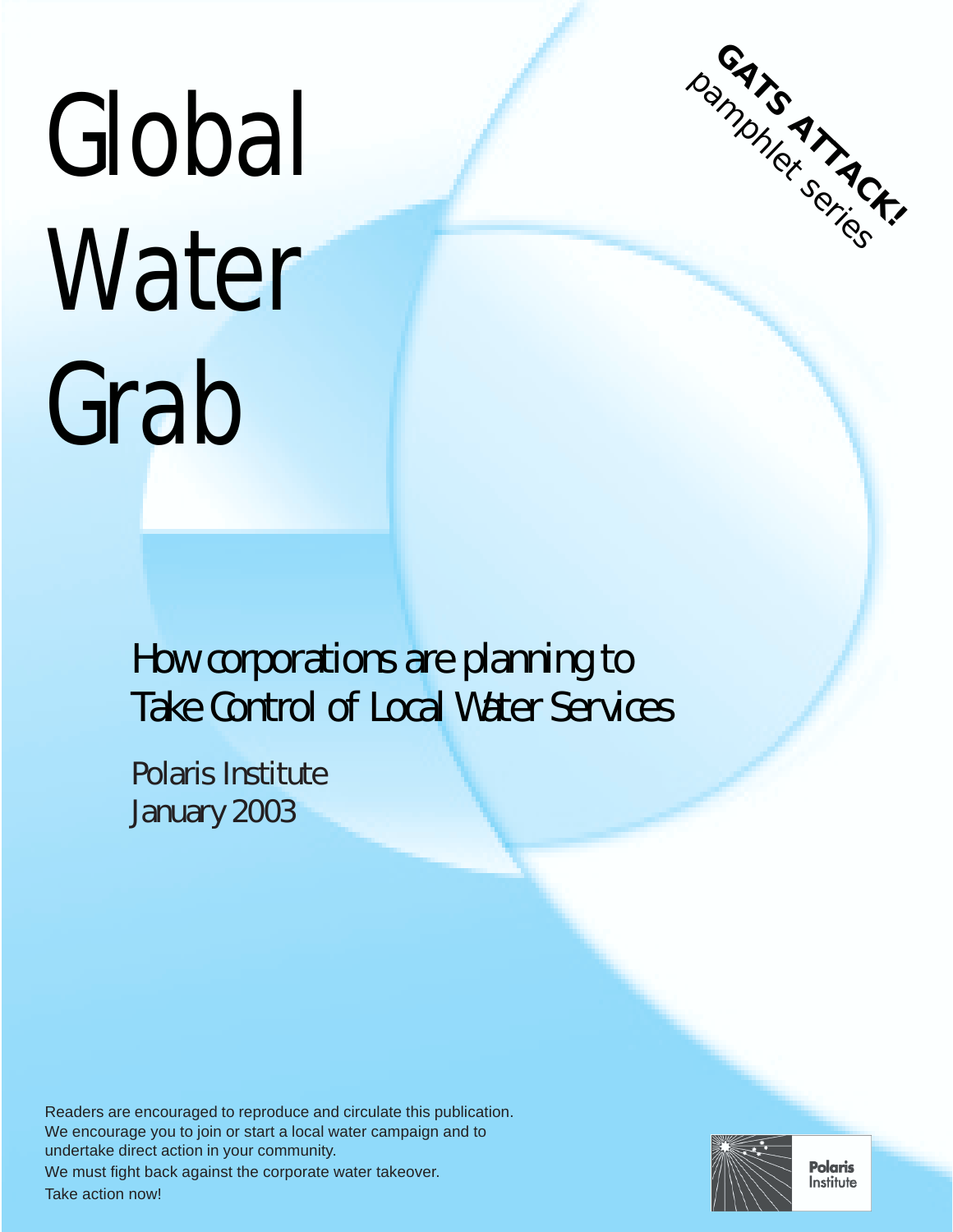## Exposing the Private Water **Industry**

At the dawn of the  $21<sup>st</sup>$  century, a global water crisis is looming. According to the United Nations, 1.3 billion people in the world today lack access to clean water while 2.5 billion do not have adequate sewage and sanitation. No less than 31 countries are considered to be in water stressed areas. Worldwide demand for water is doubling every 20 years, twice the rate of population growth. By the year 2025, demand for fresh water is expected to outstrip global supply by 56 percent.

For most people around the world, water is not to be treated like any other commodity to be bought and sold in the market place. On the contrary, water is essential for both life and nature. Not only humans, but plants, animals, and the planet itself depend on having access to adequate supplies of water for their very survival. For these reasons, water is considered to be a public trust. That's why water services are generally run by public and municipal systems in most countries today.

Yet, keeping water as a public trust is increasingly being tested. In recent decades, a global water industry has emerged in which for-profit corporations are taking control of public water services around the world. More and more, cash starved

governments with aging water infrastructures [e.g. pipes] are turning to corporations to provide water service delivery and waste water treatment. The new trend line is water privatization. Through long-term contracts, corporations are grabbing lucrative profits by providing essential water services.

To date, there have been at least three models of water privatization: (1) the complete sell off by governments of public water delivery and treatment systems to private corporations [which took place in Britain]; (2) the granting of long term leases or concessions allowing corporations to takeover the delivery of water services and the collection of revenues [which has been the French model]; and (3) the more restricted approach where corporations are contracted by governments to manage water services for an administration fee.

"Water is a critical and necessary ingredient to the daily life of every human being, and it is an equally powerful ingredient for profitable manufacturing companies." --- Mike Stark, a senior executive at US Filter, a Vivendi subsidiary

No matter which model is used, experience shows that transnational corporations, regardless of how responsibly they try to carry out their business, are simply not designed to provide public services to all people on an equitable basis. Indeed, the delivery of water services is based on the 'ability to pay,' which means that poor communities frequently end-up without adequate services. Nor are corporations organized to conserve natural resources like water. Since maximizing profits often means encouraging increased consumption, it is not in the interest of water corporations to promote water conservation.

The main purpose of this pamphlet is to provide a look at how the major corporate players in the global water industry today are able to make use of international trade agreements and financial regimes to accelerate and consolidate the privatization of public water systems. The pamphlet identifies who the major water corporations are, how they operate, and what their track record has been in providing water services around the world. It also provides a few examples of new rules being quietly negotiated in trade agreements like the GATS, that support the corporate takeover of water. In addition, this booklet exposes how water corporations exploit the global south by profiting from the financial levers of the IMF and World Bank.

In short, this pamphlet is about the *water grab* that is going global. We begin with a brief look at some of the battlefronts in communities around the world where people are organizing to fight for their water rights.

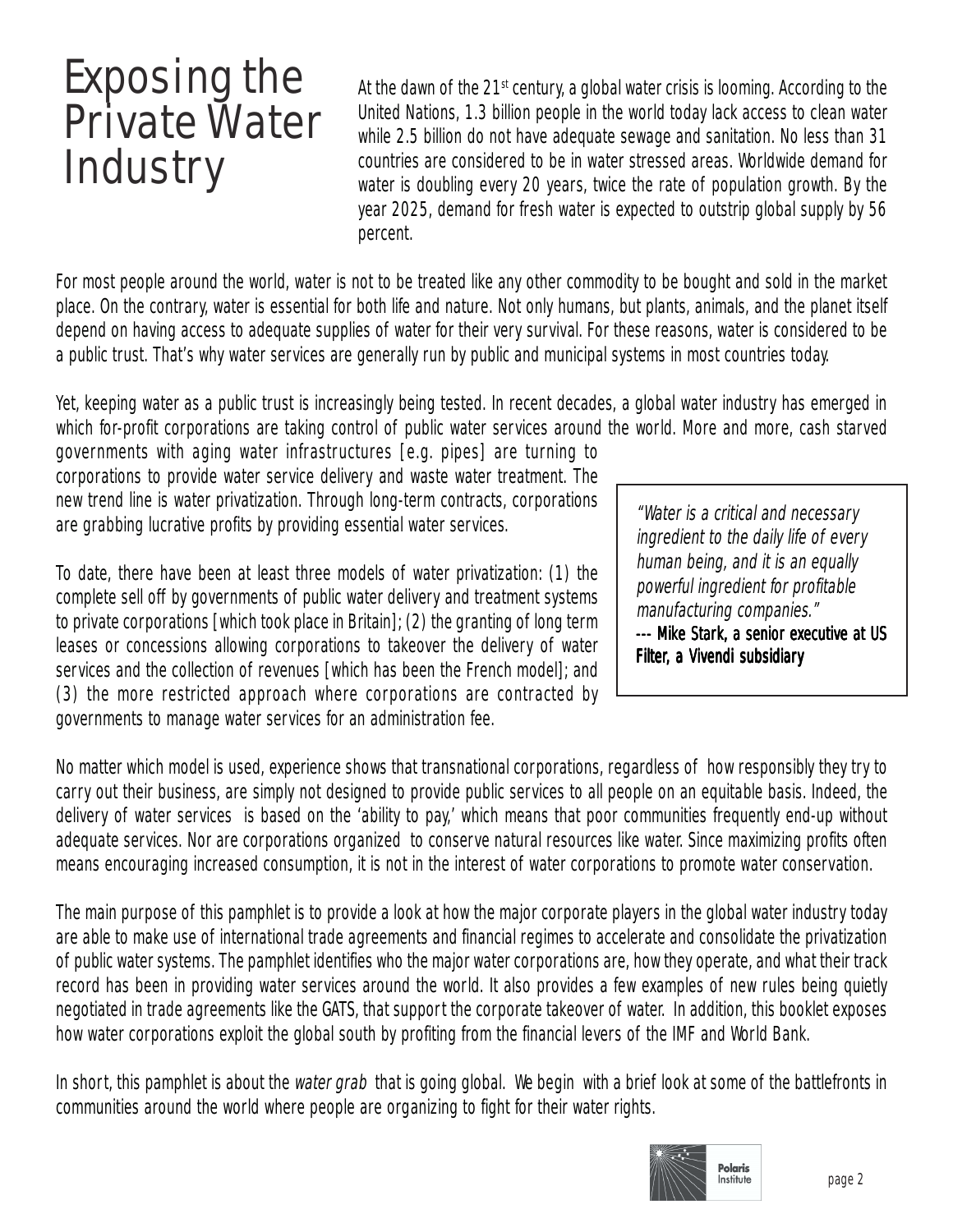## Water **Battlefronts**

There is nothing new about local battles being waged over access to fresh water. After all, water is the essential ingredient for both human and natural life on this planet. What is new is the proliferation of battlefronts arising as fresh water becomes more depleted and profitable at the same time.

Former vice president of the World Bank, Ishmael Serageldin once forecasted: "The wars of the 21<sup>st</sup> century will be fought over water." He should know. Serageldin has been a prime mover behind the World Bank's program to press Third World governments into selling off their public water services to foreign-based water corporations. He has also been chair of the Global Water Partnership, a corporate friendly institution that defines water as an "economic good" and advocates for governments to adopt policies that promote privatization.

The first big water war of the 21<sup>st</sup> century erupted in Bolivia, when the World Bank refused to renew a \$25 million USD loan unless water services were privatized in Latin America's poorest country. After the public water utility in the city of Cochabamba [pop. over 500,000] was sold to Bechtel, a powerful U.S. corporation, water rates were immediately jacked up in January and February of 2000. The people of Cochabamba took to the streets, by the tens of thousands day after day, protesting against the rate hikes and subsequent water cut-offs. Eventually, the escalating protests ignited a general strike that shut down the

city's economy. At the height of this mass resistance, Bechtel was forced to pack its bags and flee the country. But not for long. Bechtel struck back with a \$25 million USD suit against the Bolivian government, claiming compensation for future lost profits under a bilateral investment treaty.

The inequities that gave rise to the battle against the privatization of water in Cochabamba are found everywhere. In Lima, Peru, the poor pay private vendors \$3.00 for one cubic foot of water [which is contaminated and they carry themselves] while the affluent pay 30 cents for relatively clean tap water. In Bangladesh, squatters pay 12 times higher water rates than what the local utility charges. In Lusaka, Zambia, low income people often pay up to half of their household income for water services that are being privatized.

"Water promises to be to the 21st century what oil was to the 20th century: the precious commodity that determines the wealth of nations." --- Fortune Magazine, May 2000

In South Africa, white farmers consume 60 percent of the country's water supplies through large scale irrigation while 15 million black people are denied access to clean water. Recently, the privatization of water services in South Africa has led to sharp increases in water rates. Households in the poor townships who can no longer afford to pay the rate hikes, find themselves with their water being cut off altogether. As a result, people in Soweto and other townships surrounding Johannesburg, Durban and Capetown have been mobilizing their own resistance by ripping out water meters and "illegally" re-connecting water services in their neighbourhoods.

The battles against the privatization of water services are by no means confined to the global South. In the United States, where only 15 percent of municipal water services are run by corporations, cities and towns are beginning to resist the growing push to privatize public water systems. Battles have been waged in cities like New Orleans, Atlanta and Milwaukee. Similarly, in Canada, citizens have been organizing against the corporate takeover of water services in Vancouver, Toronto and Montreal. Even in Europe, the home base for the major water corporations and the model of water privatization, community resistance is mounting.

NOTE: This PDF version of "Global Water Grab" is adapted from a popular education booklet format, and as such, sources are not included. Specific source inquiries should be directed to darren\_puscas@on.aibn.com or to the Polaris Institute directly (contact information is on the last page). Inquiries about obtaining the original booklet version of this document should also be directed at the Polaris Institute.

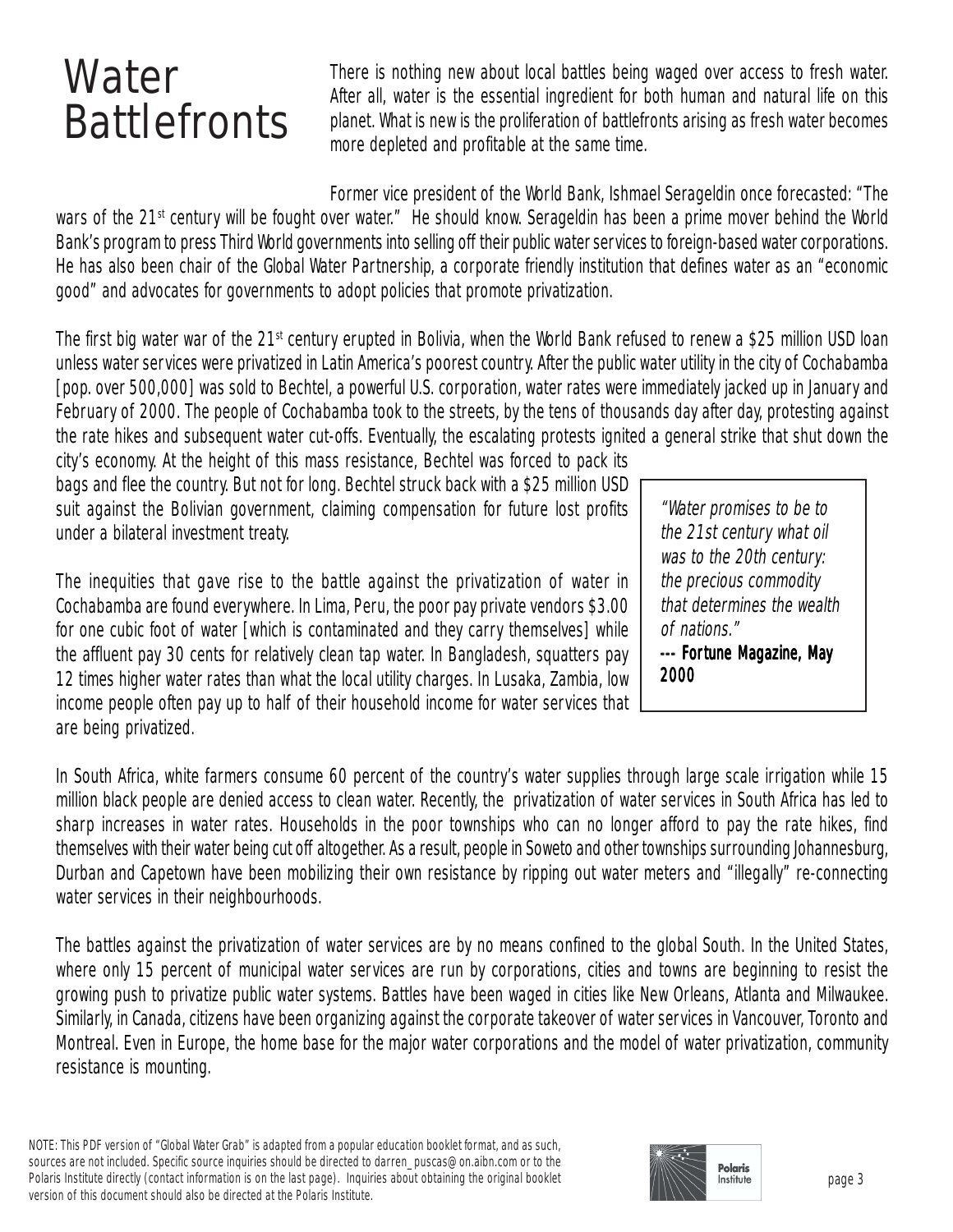## **Corporate** Players

Today, there is a global industry that specializes in the privatization of water services. It is dominated by two titans, Vivendi Universal and Suez [formerly Suez Lyonnaise des Eaux], both based in France. Often labeled the General Motors and Ford Motor companies of the global water industry, Vivendi and Suez have monopoly control over approximately 70 percent of the existing world water service market.

While Vivendi is the larger of the two companies, posting bigger annual sales than its rival mainly because of its diverse operations that include communication and media interests, Suez provides water services on a for-profit basis to more people around the world. Vivendi's latest wild buying spree in a bid to become the No. 1 communications giant in the world, has racked up a massive debt load and undercut its water operations, which have been the company's best revenue generator. Indeed, Vivendi's strategy of cross subsidizing its dot.com speculative ventures with profits from its water operations failed, thereby forcing its CEO to resign.

In 2001, Vivendi and Suez were ranked #51 and #99 respectively on the Global Fortune 500. Their monopoly, however, may soon be challenged by RWE, a German electricity and waste management company, ranked #53 by Global Fortune. After purchasing two key water companies, Thames Water in the U.K. and American Water Works in the U.S., RWE has positioned itself to expand its market share in the coming years.

Two other key players in the privatization of water services are the French company Bouygues [through its water company SAUR] and the U.S. construction giant Bechtel [through its subsidiary United Utilities]. The field is rounded out by a string of smaller British water companies such as Severn Trent, Anglian Water and the Kelda Group.

| Corporation             | Water<br><b>Subsidiary</b>       | Country<br><b>Base</b> | 2001<br>Total<br>Revenue           | 2001<br>Total<br><b>Profits</b> | 2001<br>Water<br>Revenue           |
|-------------------------|----------------------------------|------------------------|------------------------------------|---------------------------------|------------------------------------|
| Vivendi Universal       | Vivendi Water                    | France                 | \$51.7 billion                     | $-$1.02$ billion                | \$11.90 billion                    |
| <b>Suez</b>             | <b>ONDEO</b>                     | France                 | \$37.2 billion                     | \$1.80 billion                  | \$8.84 billion                     |
| <b>RWE</b>              | Thames                           | Germany                | \$55.5 billion                     | \$1.11 billion                  | $$2.8$ billion<br>1 year projected |
| <b>Bouygues</b>         | <b>SAUR</b>                      | France                 | \$17.9 billion                     | \$ 0.301 billion                | \$ 2.18 billion                    |
| <b>United Utilities</b> | <b>United Utilities</b><br>Water | <b>UK</b>              | $$2.7$ billion                     | \$ 0.467 billion                | \$1.35 billion                     |
| Severn Trent            |                                  | <b>UK</b>              | $$2.6$ billion                     | \$ 0.307 billion                | \$1.28<br>billion                  |
| AWG plc                 | Anglian Water                    | <b>UK</b>              | $$2.6$ billion                     | \$ 0.195 billion                | \$1.03 billion                     |
| Kelda                   | Yor kshire Water                 | UK                     | \$ 1.1 billion                     | \$ 0.231 billion                | \$0.8<br>billion                   |
| <b>Bechtel</b>          | <b>International</b><br>Water    | US/UK                  | \$15.1 billion<br>$(2000$ figures) | N/A                             | N/A                                |

#### Top Corporate Players in the World Water Industry

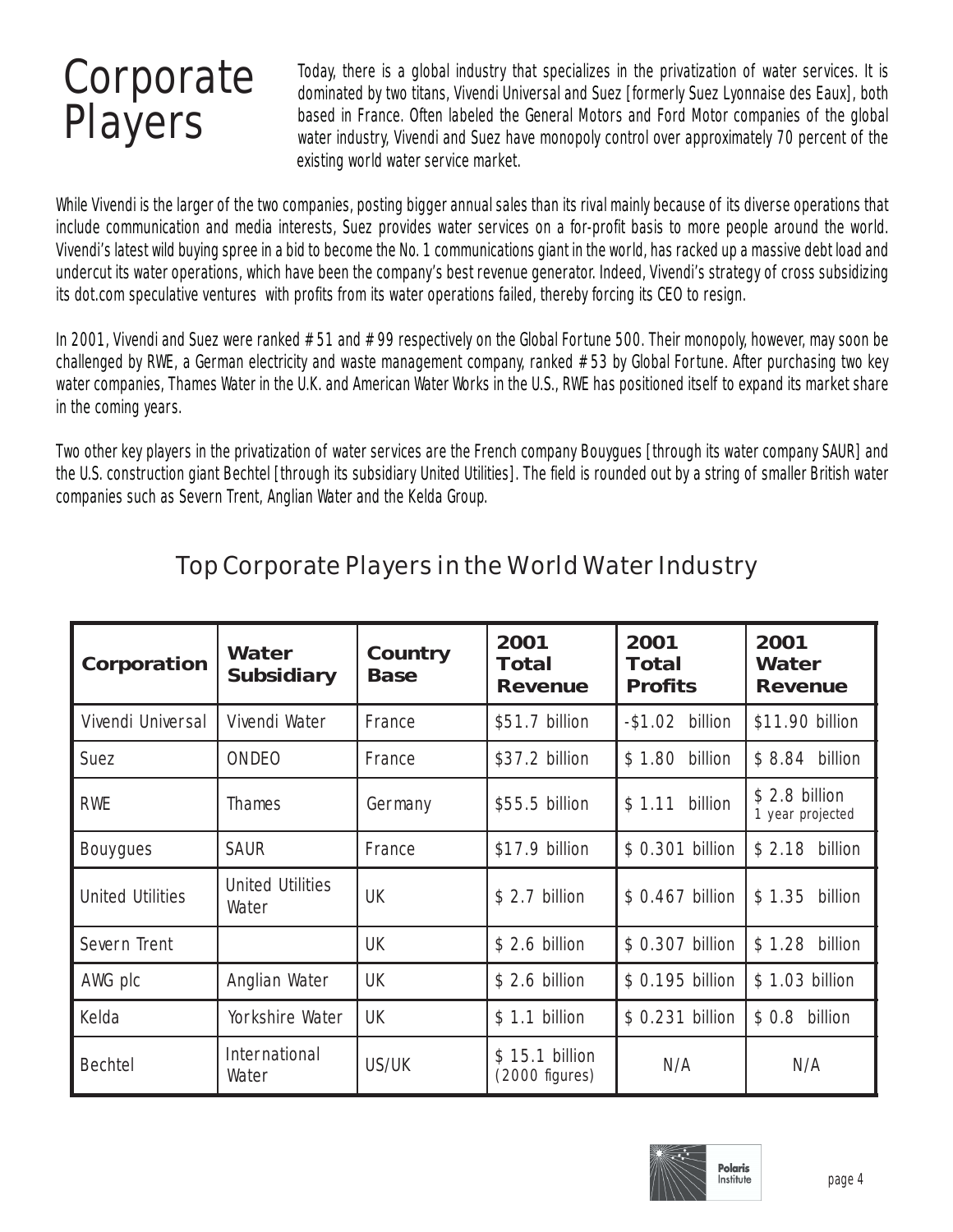## GATS Power Tools

New global trade rules in services provide foreign-owned, for-profit water corporations with a set of power tools to pry open markets around the world. Under the World Trade Organization's[WTO] General Agreement on Trade in Services [GATS], member countries commit themselves to a program of "progressive liberalization of all services," including public services like water. While the GATS rules do not specifically require countries to privatize public services, they do lay down rules that create conditions for ongoing deregulation and privatization.

For example, one GATS rule on 'domestic regulation' allows countries, on behalf of their client corporations, to challenge laws, policies and programs of another country which are considered to

be a barriers to selling services. In effect, laws protecting a public water system could be challenged as a barrier to crossborder trade-in-services under the GATS rules. These rules apply to all levels of government — national, regional or municipal. And, if a country's public water laws or programs are judged by a WTO trade tribunal to be a violation of the GATS rules, then it will be compelled to either change those laws and programs or face the prospect of economic sanctions.

Under the GATS regime, all foreign-based water corporations would be granted "national treatment" and "most favoured nation" status. What this means is that any government in the WTO would be required to give foreign investors (like these water corporations) equal if not better treatment than domestic investors (like local government owned utilities). In the current GATS negotiations, it is being proposed that governments justify their public services [like water] using a "necessity

test." Governments would have to prove that any legislation or regulation related to the maintenance of a public service like water is "necessary" and "the least trade restrictive of all possible measures." In effect, government regulations requiring high water quality standards for safety, accessible rates for poor communities, or specific improvements in pipe infrastructure could be declared "unnecessary" by a WTO tribunal.

To be sure, water is on the table in the current round of WTO negotiations to expand the GATS rules and their application. A leaked document outlining the European Union's demands in these negotiations shows that the EU intends to make sure that the new GATS rules can be used to pry open markets in other countries, primarily for the French and German based water giants. Specifically, the EU is calling on countries to open up their public services regarding "water collection, purification and distribution" to foreignbased corporations.

These EU demands are also focused on other countries or 'markets' including the U.S. and Canada in the North, and South Africa, India and Brazil in the South. If these demands

At risk [from the GATS] is the public ownership of water resources, public sector water services, and the authority of governments to regulate corporate activity for environmental, conservation, and public health reasons. --- Canadian trade lawyer

Steven Shrybman in a March 2001 legal opinion on the **GATS** 

are incorporated in the new GATS regime when negotiations are completed in January 2005, then Suez, Vivendi, RWE and the other water corporations will have all the tools they need to compel countries to open up their public water systems to privatization.

January 2005 is also the deadline for the completion of negotiations for the Free Trade Area of the Americas [FTAA] which will contain a set of rules on services, including water. The FTAA rules will be patterned after the GATS but could also go beyond the GATS rules. What's more, it is proposed that the FTAA contain an investor-state mechanism for the settlement of disputes which would allow transnational corporations to sue governments directly for alleged violation of the service rules (such has been the case under the North American Free Trade Agreement[NAFTA]).

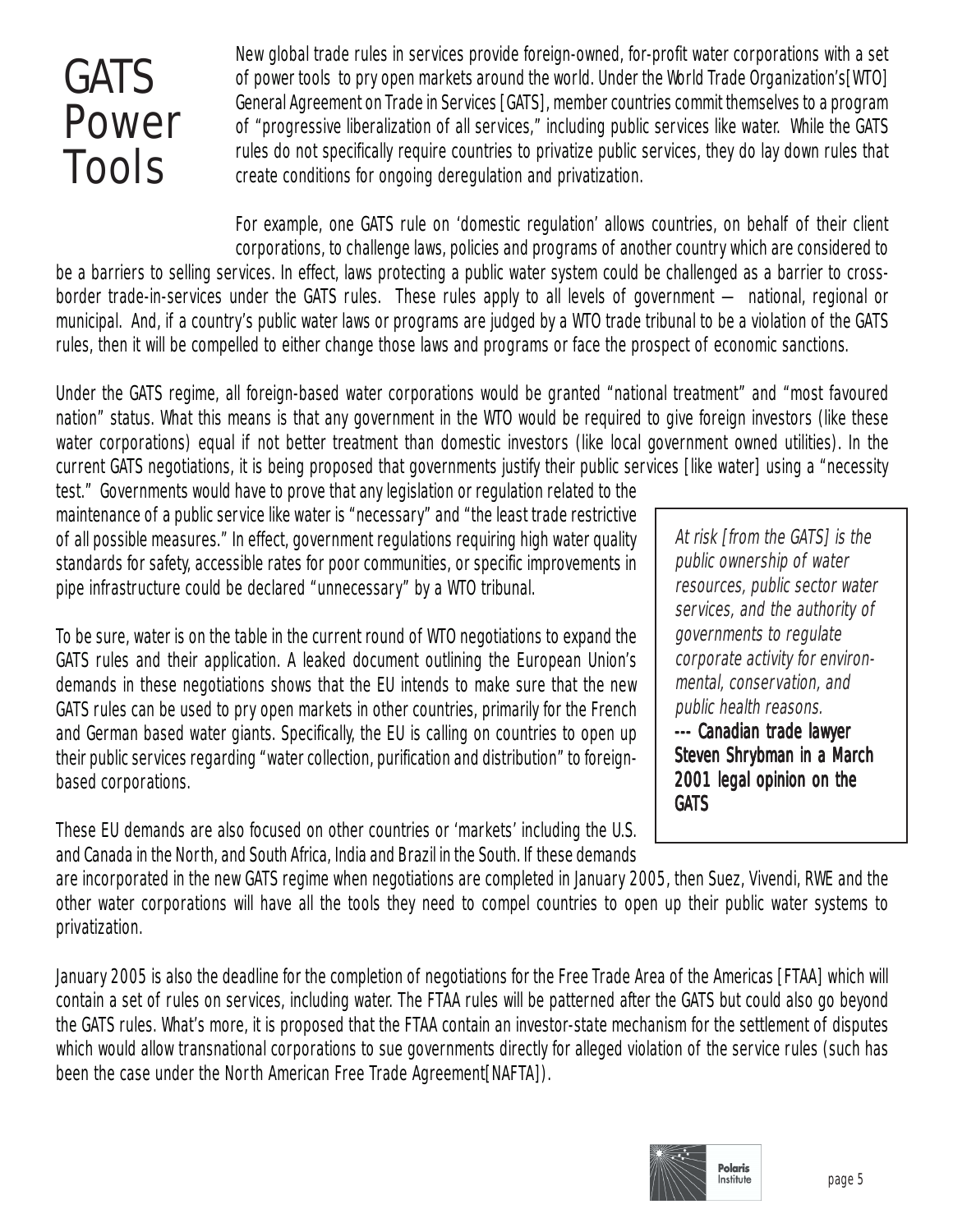## Financial Levers

Along with the power tools of trade and investment agreements, the big water corporations also make extensive use of international financial institutions (IFIs) to finance their takeover of water services in poor countries. Through the World Bank, International Monetary Fund and other IFIs, the water giants are able to secure loans and grants for themselves to finance much of their operations in global South. When

Suez, for example, took over the water operation in Buenos Aires, all but \$30 million of the \$1 billion required for investment in new infrastructure came from the World Bank, with assistance from the Inter American Development Bank and local Argentine banks.

In March 2001, the World Bank was the major overseas investor [US \$225 million] in a large water services privatization project in Thailand being developed by RWE's new subsidiary, Thames Water International. Following the World Summit on Sustainable Development in Johannesburg in early September 2002, more and more government foreign aid or development assistance monies are expected to be allocated on these types of public-private deals.

At the same time, the World Bank and the IMF have both made water privatization a condition for the renewal of loans with countries of the global south. A random review of IMF loans in 40 countries during 2000 revealed that 12 countries had loan conditions that imposed water privatization or full cost recovery. In general, it is African countries - the smallest, poorest, and most debt ridden countries - that experience these conditions. Tragically, more than 5 million people die each year in Africa from poor water access.

In one case, Tanzania, the government was required by the IMF to "assign the assets of Dar es Salaam Water and Sewage Authority to private management companies" as a condition for receiving debt relief. In Central America, the IMF insisted that Honduras approve a "framework law" for the privatization of its water and sewage services by December, 2000. The irony is that once foreign-based corporations takeover public water systems in the global south, more capital will flow out of the country in the form of repatriation of corporate profits and dividends for shareholders.

"water and its infrastructure are the final frontier for private investors to invade." ---Johan Bastin, European Bank for Reconstruction and Development [ERDB] (An IFI focused on "central Europe to central Asia")

As previously discussed, perhaps the best known case is the World Bank's refusal to renew its \$25 million loan to the Bolivian government unless the public water system in the city of Cochabamba was privatized. Though the subsequent sale of Cochabamba's water system to Bechtel became the target of mass protests and worldwide attention, international finance pressures on other countries to privatize their water delivery services have, until recently, largely gone unnoticed.

In addition, the World Bank has played a role in developing new regulations and programs for water service delivery in the global south. In South Africa, for example, Bank officials reportedly drafted the main sections of the Urban Infrastructure Investment Framework for the new government following the dismantling of apartheid. Here, the Bank refused to allow cross-subsidies of water services from the central government to local authorities for the purpose of assisting poor communities. As a result, when water prices rose dramatically in the Alexandra township of Johannesburg, people found themselves facing water cut-offs due to unpaid water bills. The high water rates were being charged to pay for the cost overruns on dam projects elsewhere which the Bank itself had promoted and financed. Meanwhile, lacking access to clean water, people in Alexandra became ill with cholera and diarrhea.

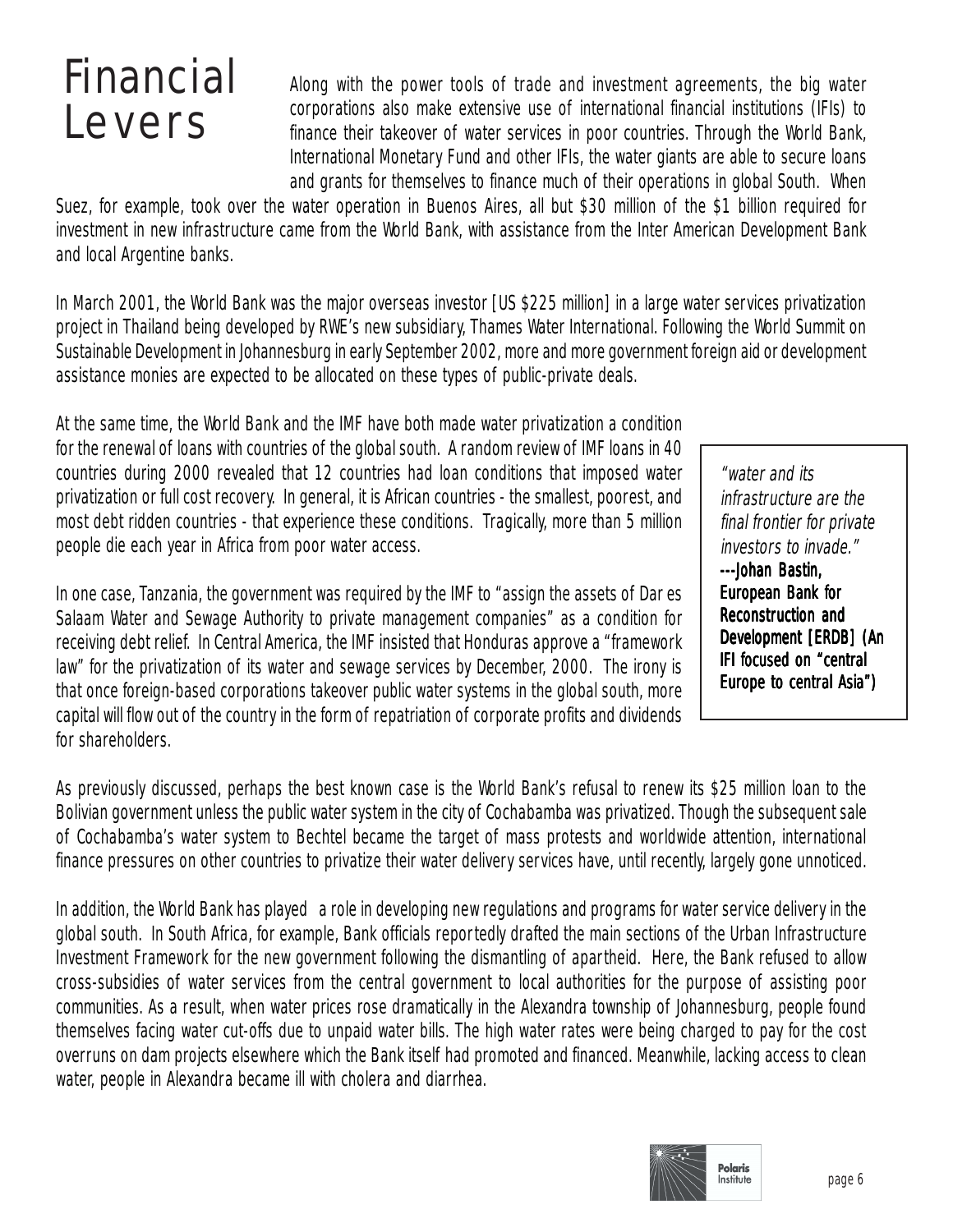## Political Clout

Water corporations don't leave these things to chance and the big 3 - Vivendi, Suez, and RWE are all active in networks of water policy think tanks and lobby groups that prime the pump for privatization. This network includes the Global Water Partnership, the World Water Council and the World Commission on Water. All three of these water agencies have working relationships with international finance institutions, the major corporate players in the water industry and governments.

The Global Water Partnership [GWP], for example, was initially chaired by World Bank vice president Sarageldin and funded by both government aid agencies from Northern industrialized countries and various international finance institutions. Along with

the WWC, the GWP plays a key role in organizing the World Water Forum every three years with business and government policymakers which put a heavy emphasis on promoting private public partnerships as the solution to the global water crisis. Along with the World Bank, companies like Suez have played an influential role in the GWP.

The World Water Council [WWC] sees itself as a policy think tank whose main task is to provide decision makers in government and industry with advice on global water issues. In spite of their global mandate, the World Water Council began with representation from only 32 countries. They planned for representation in 100 countries by 2000 but are not even close to this global goal. Its member groups include leading professional associations, water corporations, government water ministries, UN agencies and financial institutions. The WWC spearheaded the World Water Vision report which largely outlined a pro-water privatization agenda. A third agency, the World Commission on Water for the 21<sup>st</sup> Century, is a blue ribbon panel of prominent personalities from around the world. It has also been chaired by World Bank's Sarageldin and is officially supported by a network of UN agencies working on water issues.

#### Websites of these supporters of the Global Water Giants

Global Water Partnership (GWP) www.gwpforum.org

World Water Forum www.worldwaterforum.org

World Water Council (WWC) www.worldwatercouncil.org

European Services Forum (ESF) www.esf.be

U.S. Coalition of Service Industries (USCSI) www.uscsi.org

Meanwhile, the water corporations have their own network of industry associations for promoting water privatization. Membership in the International Private Water Association [IPWA], for instance, includes water companies ranging from Vivendi's main subsidiary in North America, US Filter, to the British company, Bi-Water. The IPWA is organized to "promote global opportunities for private water project development globally" by arranging meetings with government water ministries and local authorities. In the U.S., the National Association of Water Industries assists water corporations in developing responses to federal and state governments on water policy issues.

The place where the water giants are able to wield considerable political clout has been in the big business coalitions of service industries which have had a powerful influence in shaping the agenda for the current round of GATS negotiations. Vivendi and Suez, the world's two largest water service corporations, are both prominent members of the European Services Forum [ESF]. Vivendi, through its subsidiary US Filter, is also a member of the powerful U.S. Coalition of Service Industries [USCSI].

Both the ESF and the USCSI are in a pivotal position to determine the outcome of the GATS negotiations. The two dominant economic powers in the World Trade Organization, the E.U. and the U.S., rely heavily on the proposals for new rules promoted by the lobby groups (USCSI and ESF) which includes the water giants. Through these two big business lobbies, Suez and Vivendi are effectively writing a new set of global trade and investment rules governing services, specifically their own vested interests in water.

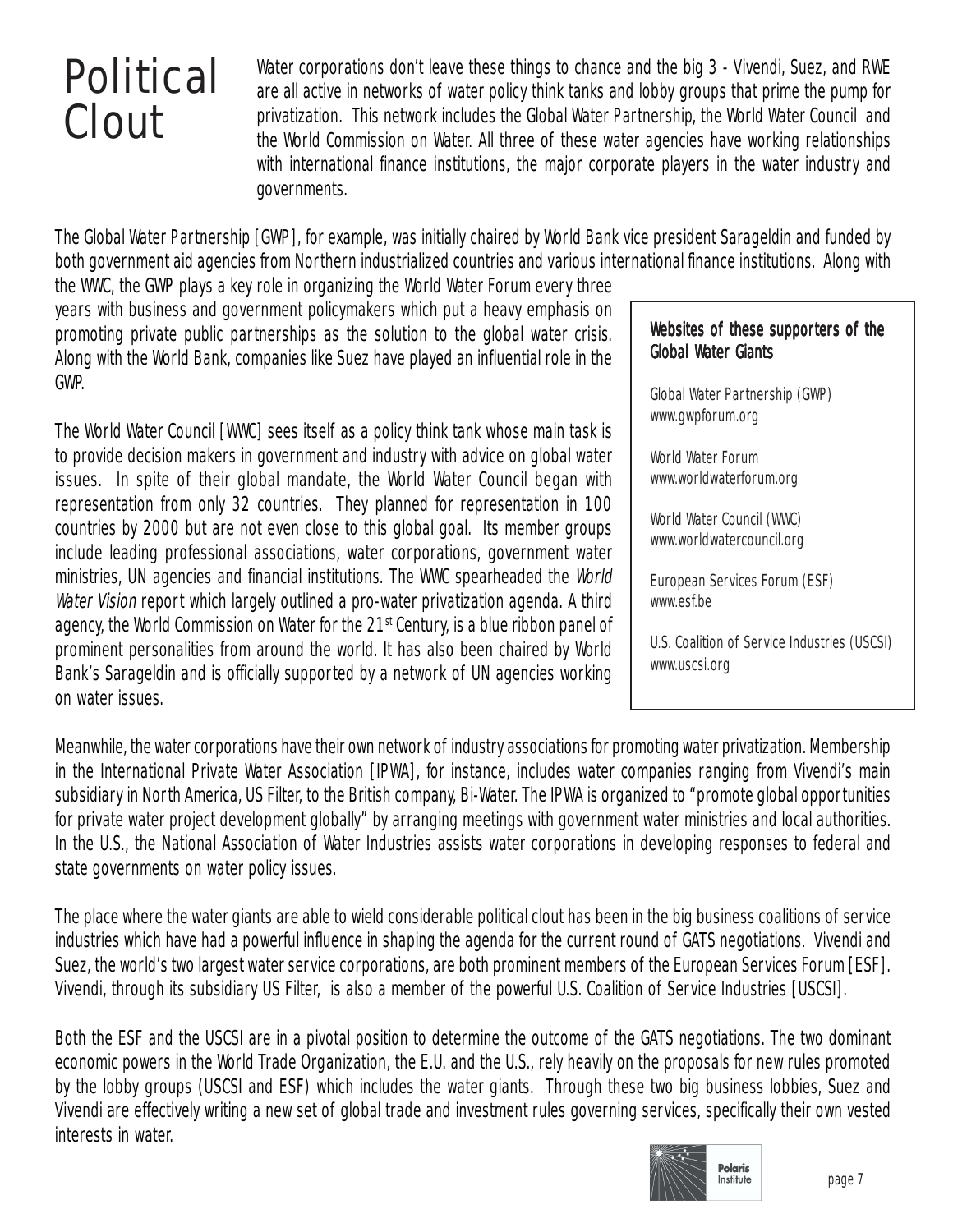## Environmental Violations

The corporate takeover of water services in many countries has often turned out to be bad news for public health and the environment. Today, cash strapped governments, are under increasing pressure to hand over the delivery of local water services to private, for-profit companies. But the push for privatization can also come from like-minded local elites (government or otherwise) who often see financial spin-offs coming their way and who, whether they are under

direct pressure or not, value water as a commodity as much as the World Bank and IMF. Once water services are privatized, however, local governments frequently lack the clout needed to ensure that water quality and pollution standards are met and to penalize corporations who fail to meet them. The track record of some water corporations is not inspiring.

Through their water subsidiaries, the big three — Suez, Vivendi and RWE — have been charged and fined for numerous environmental violations. Here are a few examples:

- In July 1999, the Suez subsidiary Northumbrian Water was declared by the Drinking Water Inspectorate in the U.K. to be the second worst company in terms of operational performance in England and Wales. The main reason was poor water quality: high levels of iron and manganese were found in the water Northumbrian was delivering. Elsewhere, in Potsdam, Germany, city officials terminated a contract with Suez when, after discovering that water consumption levels were lower than predicted, the company demanded that higher water rates be levied. Apparently, water revenues were more important than water conservation.
- In July 1994, Vivendi's main water subsidiary, Générale des Eaux, was prosecuted for supplying poor quality water to the inhabiants of Tregeux, France. Due to excessive use of nitrates and pesticides, Générale was charged with supplying water unfit for consumption on 476 days between 1990 and 1993. In Puerto Rico, the U.S. Environmental Protection Agency fined Vivendi's subsidiary, Compañía de Aguas, \$6.2 million USD for environmental violations between 1995 and 2000. During this period, the Vivendi subsidiary managed Puerto Rico's water authority, PRASA.
- RWE's new subsidiary, Thames Water, also has a poor track record when it comes to water loss due to leaky pipes. According to the British water authority, Ofwat, Thames lost enough water between April 1999 and April 2000 to fill three hundred Olympic size swimming pools a day. On another count, Thames Water pleaded guilty in court and was fined GBP26,600 in August 2001, for allowing raw sewage to pollute a stream located within yards of houses in a British community.

Other examples of environmental violations by private water companies include:

• In the U.K., water corporations have been among the country's worst environmental violators. Between 1989 and 1997, five water companies [Anglian, Severn Trent, Northumbrian, Wessex (later Azurix) and Yorkshire (now the Kelda Group)] were successfully prosecuted 128 times. In 1998, the U.K. environmental agency ranked Wessex Water Co. the country's fourth worst polluter, while Anglian Water was ranked the sixth worst polluter in 1999.

Yet, governments have been largely ineffective when it comes to penalizing these water companies for such environmental violations. For the most part, their penalties have amounted to relatively small fines which are not effective deterrents.

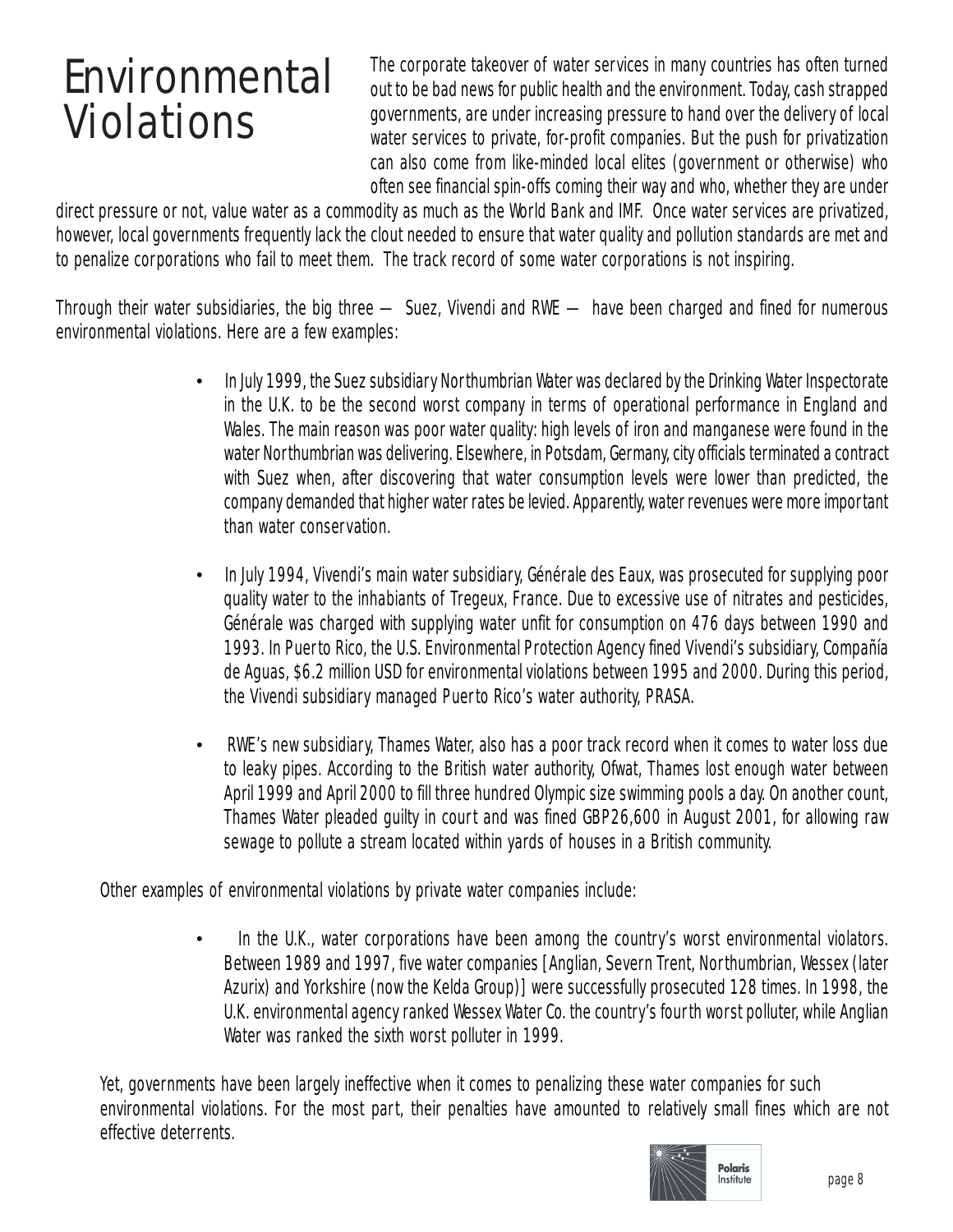## Global Resistance

Around the world, communities are beginning to rise up against the corporate takeover of their public water services. The following chart highlights a few examples of community-based water campaigns on a continent-by-continent basis.

| A<br>F<br>$\mathsf{R}$<br>L<br>$\mathsf C$<br>$\overline{\mathsf{A}}$                                                        | - In Ghana, a broad range of civil society organizations have formed a National Coalition against the Privatization of Water;<br>issued the "Accra Declaration on the Right to Water; and developed a campaign for action.<br>www.citizen.org/cmep/Water/cmep_Water/reports/ghana/articles.cfm?ID=7331<br>- In South Africa, the South African Municipal Workers Union and the Anti-Privatization Forum are spearheading a campaign<br>of resistance in the townships against water cut-offs and the corporate takeover of water services.<br>(See: www.apf.org.za andwww.cosatu.org.za/samwu)                                       |
|------------------------------------------------------------------------------------------------------------------------------|--------------------------------------------------------------------------------------------------------------------------------------------------------------------------------------------------------------------------------------------------------------------------------------------------------------------------------------------------------------------------------------------------------------------------------------------------------------------------------------------------------------------------------------------------------------------------------------------------------------------------------------|
| A<br>S<br>I<br>A                                                                                                             | - In India, the All India Trade Union Congress and the Research Foundation for Science, Technology and Ecology have been<br>working with community-based groups to mount a national campaign of resistance to water privatization and the GATS.<br>- In the Philippines, municipal water workers and groups like the Alliance for Progressive Labor have been organizing<br>resistance to the corporate takeover of public water services in Manila.<br>- In Indonesia, workers and community groups were active in challenging corruption involving the Suharto regime and<br>water companies in Jakarta.                           |
| L<br>$\boldsymbol{\mathsf{A}}$<br>A<br>T<br>M<br>$\mathbf{I}$<br>E<br>N<br>$\overline{\mathsf{R}}$<br>L<br>$\mathsf{C}$<br>A | - In Bolivia, La Coordinadora de Defensa del Agua y la Vida, which successfully mobilized to stop the privatization of the<br>public water system in Cochabamba is now building a community based public water system.<br>- In Nicaragua, the Red Nacional de Defensa de los Consumidores (National Network in Defence of Consumers) has led the<br>struggle against the privatization of water imposed by the IMF.<br>- In Brazil, the Brazilian Workers Party has led the way in establishing community based public water systems in cities like<br>Porto Alegre demonstrating resistance to privatization and corporate control. |
| N.<br>A<br>M<br>E<br>$\mathsf{R}$<br>L<br>$\mathsf{C}$<br>A                                                                  | - In the United States, the 'Water for All' Campaign organized by Public Citizen has helped to galvanize community based<br>opposition to water privatization in cities from New Orleans, Louisiana to Stockton, California<br>- In Canada, the 'Water Watch Campaign', organized by the Council of Canadians and the Canadian Union of Public<br>Employees (CUPE) has mobilized opposition to the corporate takeover of water services in cities like Vancouver, Toronto,<br>and Halifax.                                                                                                                                           |
| Е<br>U<br>${\sf R}$<br>$\mathbf O$<br>${\sf P}$<br>E                                                                         | - In France, the home of the two largest water corporations, citizen and environmental organizations like Eau Secours<br>have led the way in taking back public and community control over water services in the city of Grenoble.<br>-The Global Water Contract movement, based in Italy and France, is now spreading to other European countries, calling on<br>parliamentarians and local governments to pass legislation guaranteeing free access to water for every person, forbidding<br>uncontrolled consumption and pollution of water, and ensuring local and democratic forms of public water management.                  |

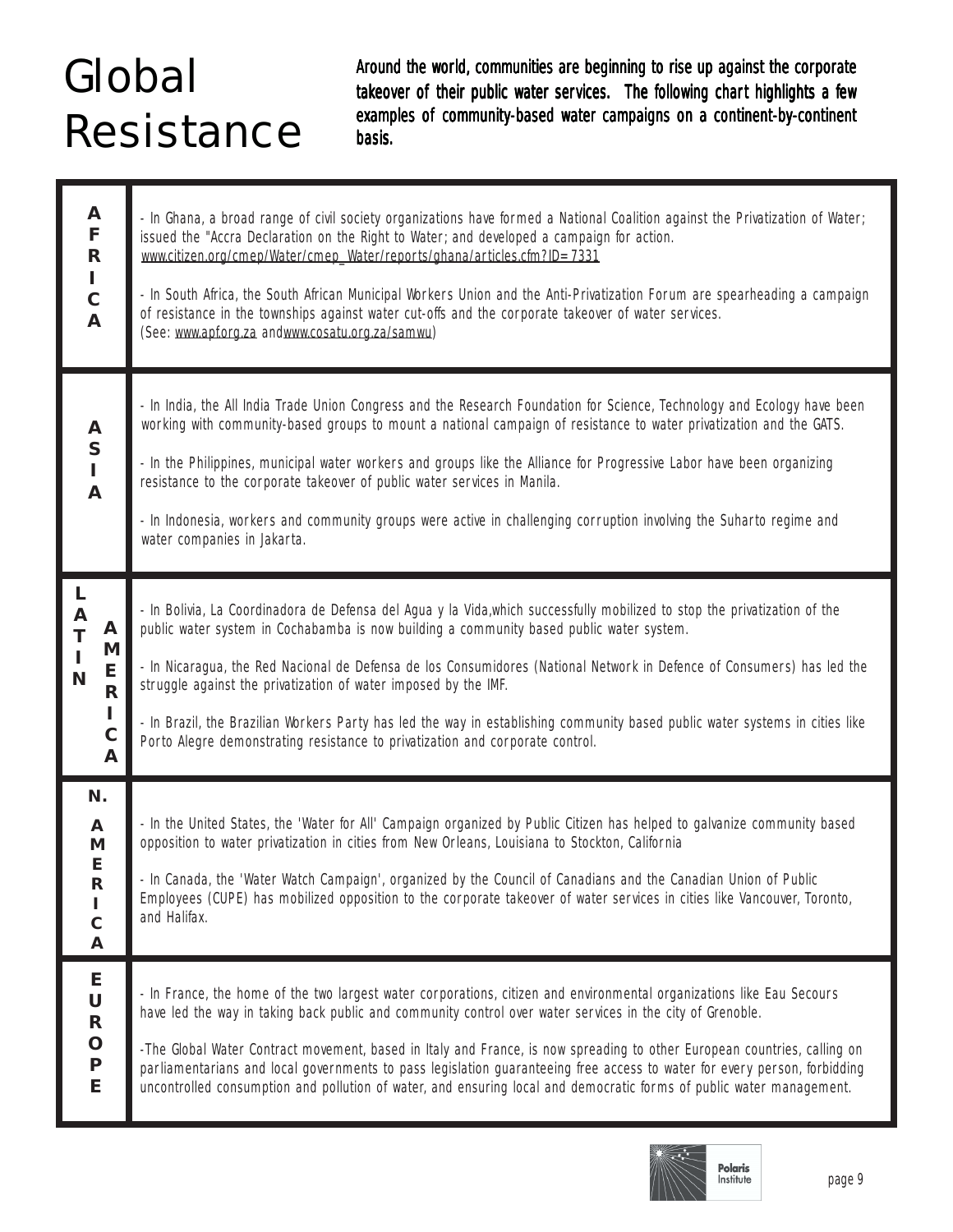### Books, Reports, and Articles on the problems of Water Privatization

#### **The Alchemy of Water", Krystal Kyer, July 1st, 2001**

www.commondreams.org/views02/0701-06.htm

#### Blue Gold: The Battle Against Corporate Theft of the World's Water

Tony Clarke and Maude Barlow, 2003, McLelland & Stewart (Two chapters available online) Ch. 5 "Global Water Lords" http://www.polarisinstitute.org/pubs/pubs\_blue\_gold\_ch5.html Ch. 6 "Emergent Water Cartel" http://www.polarisinstitute.org/pubs/pubs\_blue\_gold\_ch6.html

**CorpWatch India: Water** www.corpwatchindia.org/issues/PII.jsp?topicid=109

"Development Funds Encourage Privatization That Costs Nations Control" S. Nolen, Globe & Mail, June 29, 2002 www.commondreams.org/headlines02/0629-02.htm

"Liquid Assets: Enron's Dip into Water Business Highlights Pitfalls of Privatization", Public Citizen, April 2002 - www.citizen.org/documents/LiquidAssets.pdf

"Up Against the (Crumbling) Wall: The Privatization of Urban Services and Environmental Justice." by David McDonald in Environmental Justice in South Africa 2002

Water Manifesto: Arguments for a World Water Contract

Riccardo Petrella, Zed Books, 2001

Water Wars: Privatization, Pollution, and Profit, Vandana Shiva, South End Press 2002

#### Case Studies

Bolivia: Water Privatization Case Study: Cochabamba www.democracyctr.org/waterwar/index.htm "Bolivia's War over Water"

Brazil: Struggle Against the Privatization of Water Go to: www.fnucut.org.br/saneamento then click on"Brasil Luta e Resist INGLES.pdf"

Ghana: "Why Water Privatization in Ghana Must Be Stopped" Report from Ghana National Coalition Against Privatisation of Water Download at: www.citizen.org/documents/ACF950.pdf

United States: Case Studies of US Cities. "Water Privatization: A Broken Promise" www.citizen.org/cmep

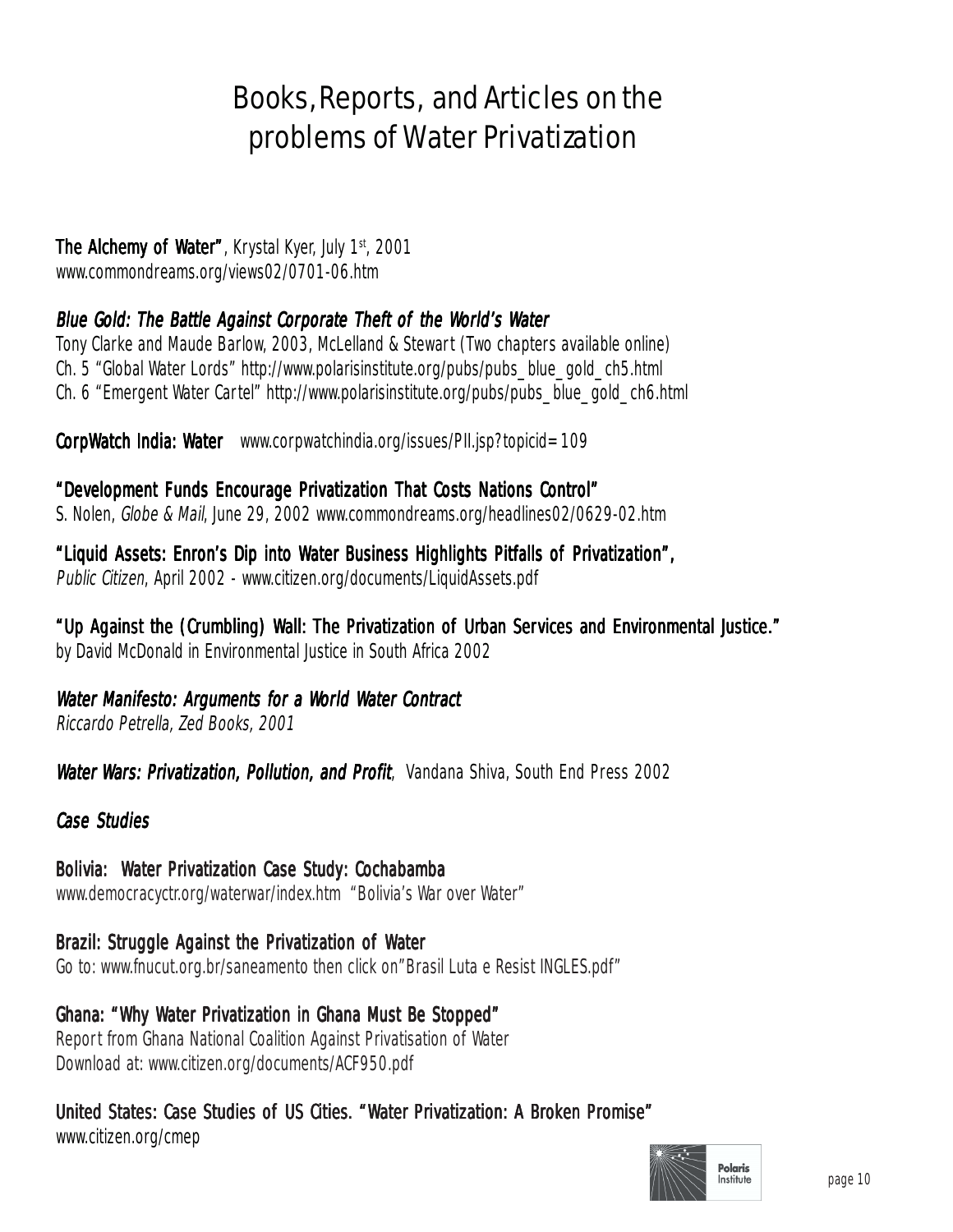## Key Groups Opposing the Corporate Takeover of Healthcare in Canada

Contact these groups for more information or to get involved in their fight against privatized Water!

#### Anti-Privatization Forum (APF)

Johannesburg, South Africa www.apf.org.za

#### Canadian Union of Public Employees (CUPE)

Ottawa, Canada www.cupe.ca Tel: 613-237-1590

#### **Centro Humbolt**

Managua, Nicaragua www.humbolt.org.ni incedencia@humbolt.org.ni

#### **Council of Canadians**

Ottawa, Ontario, Canada www.canadians.org (click on "Water Campaign") inquiries@canadians.org

#### COC - Blue Planet Project

www.canadians.org/blueplanet/index2.html

#### Coordinadora de Defensa del Agua y la Vida

Contact: marcelaolivera@entelnet.bo

#### Ghana National Coalition Against the Privatisation of Water

Accra, Ghana Tel: 233 21 306069/310634 email: isodec@ghana.com

#### IBON Foundation

Manila, Philippines www.ibon.org Tel: 63 2 7132729 email: admin@ibon.org

#### Instituto de Ecología Desarollo de la communidades Andinas (IEDECA) (IEDECA)

Ecuador Tel:+593 2 360 189 iedecadir@andinanet.org

#### Public Citizen - Water for all Campaign

Washington D.C. USA www.citizen.org/cmep/water Tel: (202) 588-1000 CMEP@citizen.org

#### Public Service International

Cedex, France www.psiru.org ph: +33-(0) 4 50 40 64 64 email: psi@world-psi.org

#### Research Foundation for Science, Technology, and Ecology

New Delhi, India www.vshiva.net email: rfste@ndf.vsnl.net.in

#### South African Municipal Workers Union (SAMWU)

Johannesburg, South Africa www.cosatu.org.za/samwu Tel: +27 21 6969175